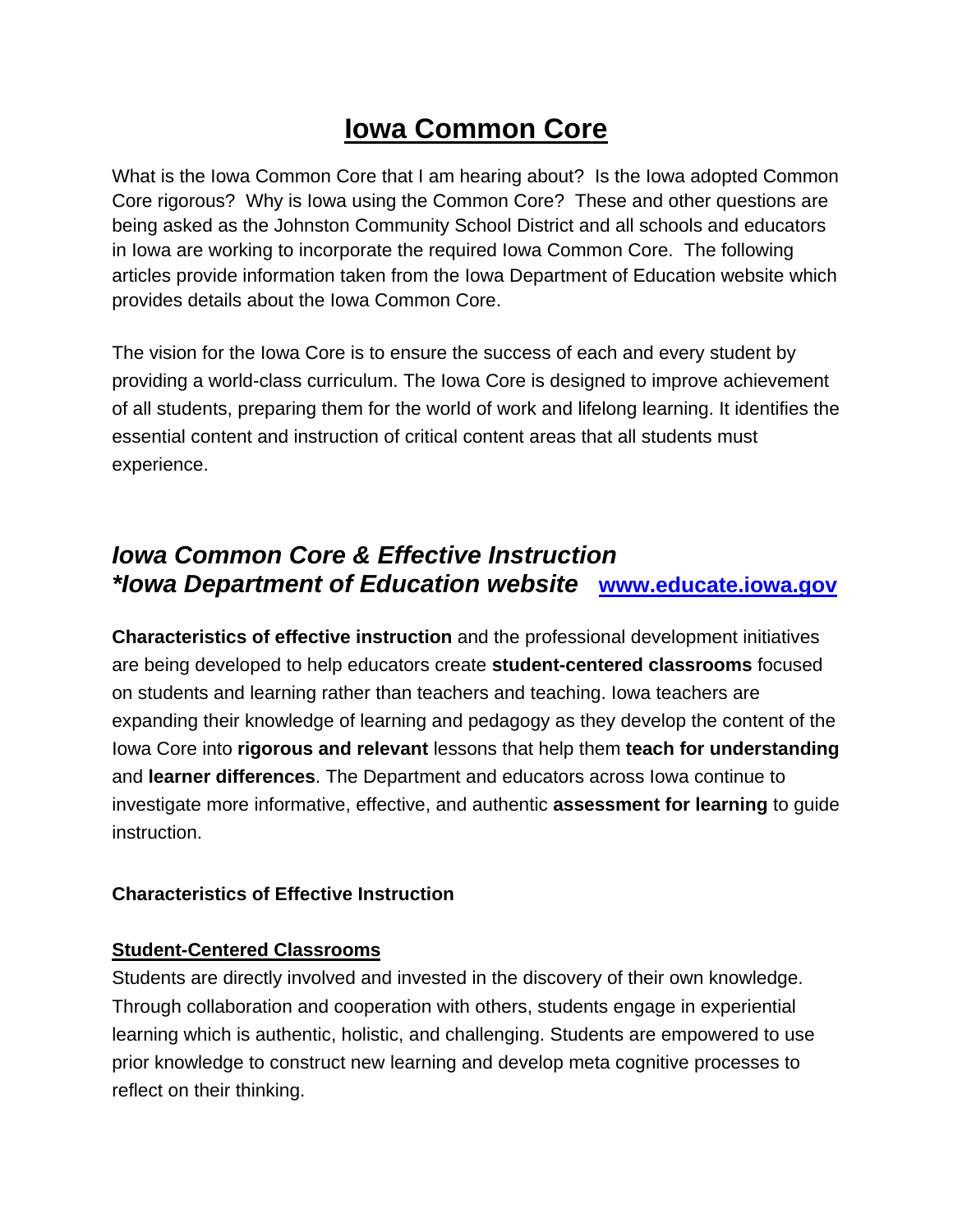#### **Rigor and Relevance**

Lessons are cognitively demanding and challenge students to apply the essential concepts and skills to real-world, complex and open-ended situations. Content is linked to core concepts or skills and requires authentic work, discipline-specific methods, and applying what is known or being learned to solve complex problems. Involves use of prior knowledge, development of in-depth understanding, and the ability to develop and express ideas and findings through elaborated communication.

#### **Teaching for Understanding**

Students engage in a variety of thought-provoking activities such as explaining, finding evidence and examples, generalizing, applying, making analogies, and representing the topic in new ways. Teachers 1) make learning a long-term, thinking-centered process, 2) engage students in assessment for learning processes, 3) support learning with representations and conceptual models, 4) teach for learner differences 5) induct students into the discipline, and 6) teach for transfer (Perkins, 1993).

# *Iowa Common Core – What are Universal Constructs? \*Iowa Department of Education website* **www.educate.iowa.gov**

#### **Universal Constructs: Essential for 21st Century Success**

The universal constructs were identified following an analysis of the competencies and habits of mind needed for future successes in careers, college and citizenry. A team of educators and business representatives conducted a literature review of multiple sources including the P21 Framework for 21st Century Learning, the Definition and Selection of Key Competencies by NCREL/Metiri Group, Cross Disciplinary Proficiencies in the American Diploma Project by Achieve, Global Achievement Gap by Tony Wagner, Born Digital by Palfrey and Gasser, and Describing the Habits of Mind by Arthur Costa. The universal constructs apply all aspects of an individual's life and across all curricular areas.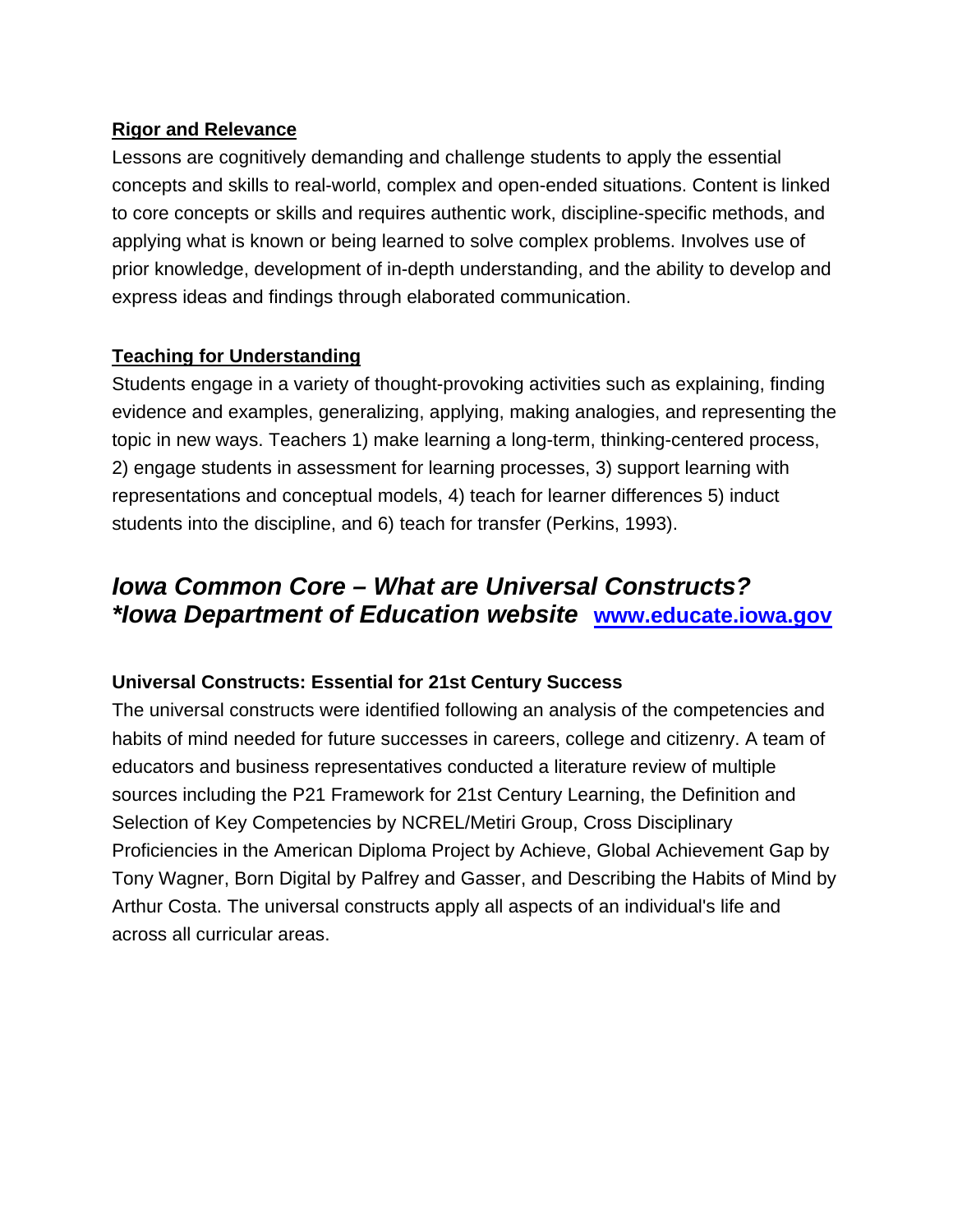## **Critical Thinking**

Critical thinking is the ability to access and analyze key information to develop solutions to complex problems that may have no clear answer. It incorporates reflective and visionary processes. Critical thinking utilizes abstractions and non-rules based strategies to guide decisions, behaviors and actions. Twenty-first century critical thinking reflects:

- thoughtful questioning that challenges assumptions, promotes higher order thinking, leads to new insights, and validates perceptions
- metacognition that supports reflective practice
- processes that analyze, select, use, and evaluate various approaches to develop solutions
- frame critical issues to develop innovative responses
- analysis and synthesis of multiple sources and points of information
- intentional use of disciplinary frameworks to analyze complex issues and information
- suspension of judgment while collecting evidence to make determinations

#### **Complex Communication**

Complex communication is based on the successful sharing of information through multiple means, including visual, digital, verbal, and nonverbal interactions. The message is purposeful, clear and concise leading to an accurate exchange of information and ideas. Twenty-first century complex communication reflects:

- negotiation processes that generate mutually satisfactory solutions
- managing and resolving conflicts
- interacting effectively with people of different cultures
- selection and integration of various communication processes
- integration of appropriate forms of information communication technology
- understanding the interactions among modes of communication
- meaningful and engaging interactions
- focus, energy and passion around the key message
- navigation through nuances of effective communication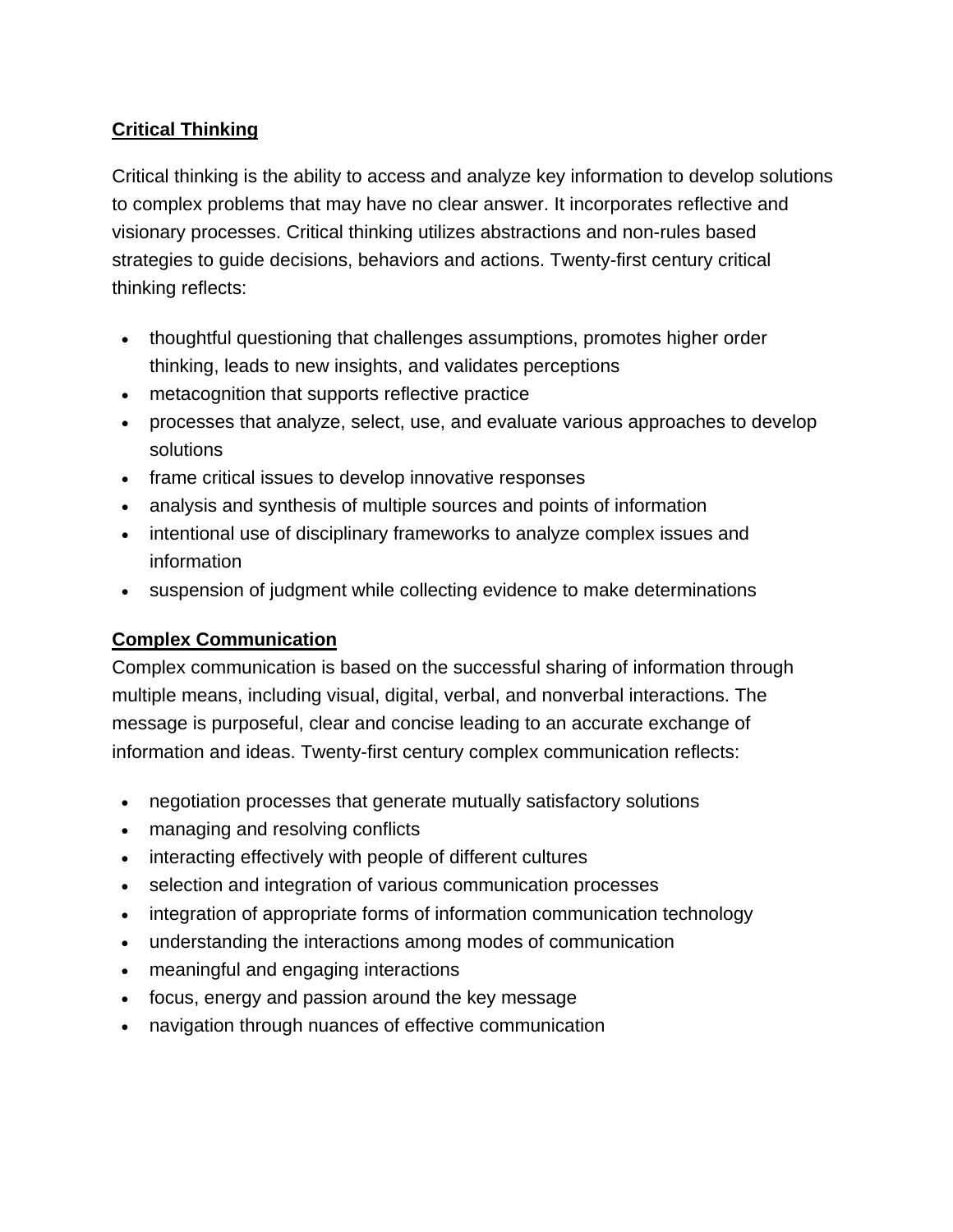## **Creativity**

Creativity incorporates curiosity and innovation to generate new or original thoughts, interpretations, products, works, or techniques. Creativity is nurtured, advanced, and modeled through numerous approaches, including inquiry-based learning, abstract thinking, and student-focused learning. Twenty-first century creativity reflects:

- a disciplined process that includes skill, knowledge, imagination, inspiration and evaluation
- capturing or collecting new ideas for current or future use
- combination of seemingly unrelated ideas into something new
- respectful exchange of ideas
- engagement in formal and informal learning experiences
- divergent thinking
- entrepreneurial thinking that encourages unique thoughts and applications
- a comfort level with open-ended challenges that reflect multiple approaches and results
- reconfiguration of current thought within a new context
- pattern recognition across disciplines resulting in an innovative outcome

# **Collaboration**

Collaboration is working among and across personal and global networks to achieve common goals. It requires cultural competence and personal and civic responsibility in all environments. Collaboration also requires open and flexible approaches to leadership. Twenty-first century collaboration reflects:

- non-hierarchal leadership based on individual skill sets
- respect for a complex process that requires individuals to contribute and participate in meaningful interactions
- the belief that group synergy enhances productivity
- understanding and application of effective group processes to solve problems
- productive group interactions
- respectful disagreement